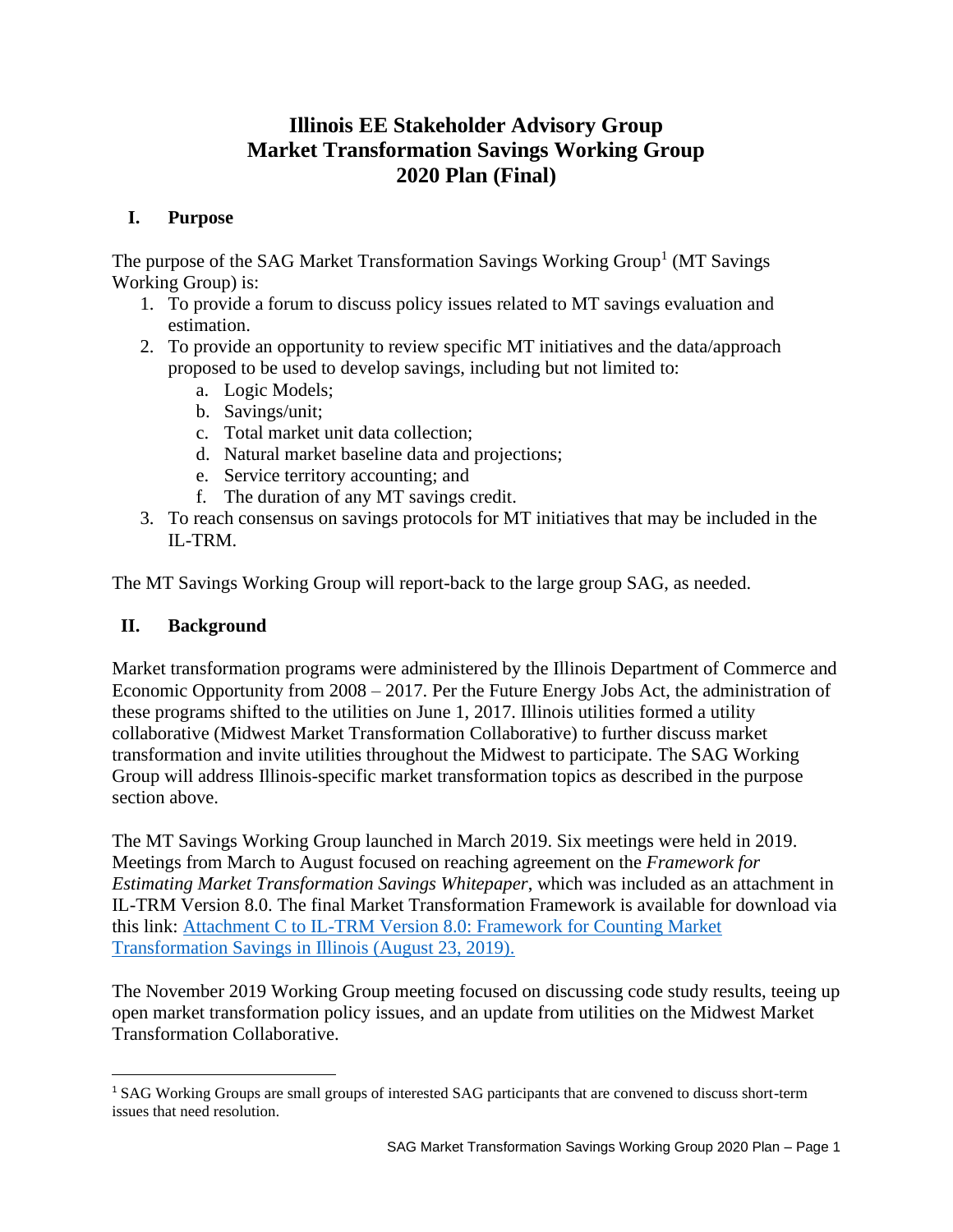### **III. Process**

Any revisions to the IL-TRM Version 9.0 Attachment C: Framework for Counting Market Transformation Savings in Illinois, including consensus savings protocols for market transformation initiatives, must be submitted to the IL-TRM Administrator no later than September 1, 2020.

To ensure transparency for SAG MT Savings Working Group activities, if the IL-TRM Attachment C Framework referenced above requires revision in 2020, the final draft Attachment C Framework will be circulated to SAG for final review and comment before the final version is submitted to the IL-TRM Administrator.

# **IV. Working Group Website**

The SAG website includes a page dedicated to the Market Transformation Savings Working Group: [https://www.ilsag.info/mt\\_savings\\_working\\_group/](https://www.ilsag.info/mt_savings_working_group/)

The Working Group website serves as a resource to participants, including agendas, meeting presentations, and meeting notes.

# **V. Participants**

Participation in the MT Savings Working Group is open to all interested SAG participants, unless a topic may present a financial conflict of interest. The following entities expressed interest in participating:

Ameren Illinois; Cadmus Group; Center for Energy in the Environment; City of Chicago; ComEd; Energy Resources Center, UIC; Franklin Energy; Gas Technology Institute; Guidehouse; ICC Staff; Illinois Attorney General's Office; Midwest Energy Efficiency Alliance (MEEA); Northwest Energy Efficiency Alliance (NEEA); Nicor Gas; Natural Resources Defense Council (NRDC); Opinion Dynamics; Peoples Gas & North Shore Gas: Prahl & Associates; Resource Innovations; Smart Energy Design Assistance Center (SEDAC); Slipstream; and VEIC (IL-TRM Administrator).

# **VI. Schedule**

Meetings of the MT Savings Working Group in 2020 are outlined below. Working Group meetings will be held quarterly in 2020. The schedule is subject to change pending feedback from Working Group participants. Additional meetings will be scheduled as needed.

| <b>Table 1: SAG Market Transformation Savings Working Group 2020 Schedule</b> |                                                  |                               |  |
|-------------------------------------------------------------------------------|--------------------------------------------------|-------------------------------|--|
| Date / Time                                                                   | Agenda                                           | <b>Next Steps</b>             |  |
| Q1 Meeting:                                                                   | 2020 Working Group Plan (SAG Facilitator)        | Circulate updated proposed    |  |
| Thursday, Feb. 13                                                             |                                                  | policy resolution for         |  |
| $10:00$ am $- 12:00$ pm                                                       | Discuss proposed policy resolution for MT issues | review/comment, in response   |  |
|                                                                               | (Resource Innovations and MEEA)                  | to feedback shared on Feb. 13 |  |